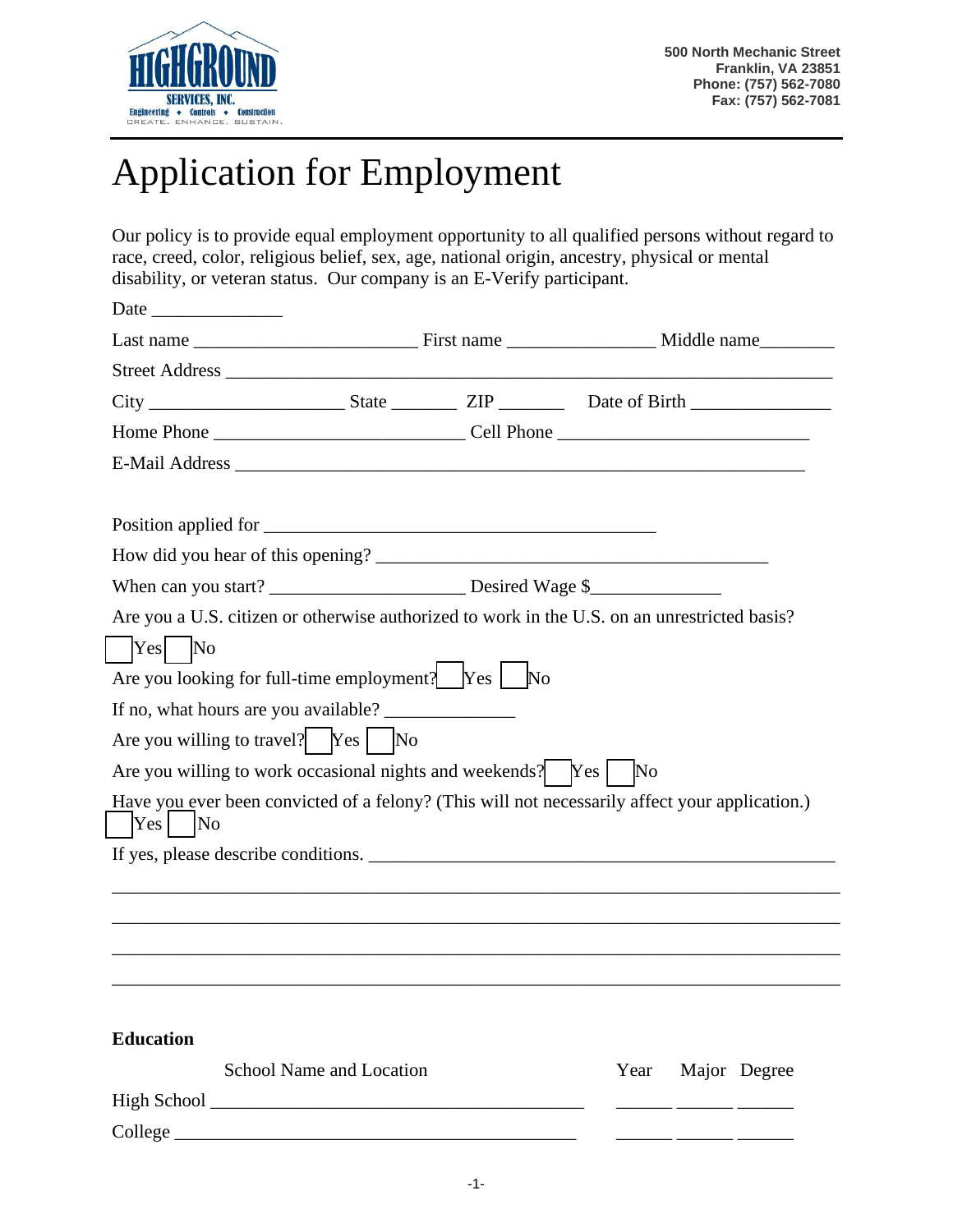

|                                                                                                 | School Name and Location                                                                                       |  | Major Degree |
|-------------------------------------------------------------------------------------------------|----------------------------------------------------------------------------------------------------------------|--|--------------|
|                                                                                                 |                                                                                                                |  |              |
|                                                                                                 |                                                                                                                |  |              |
|                                                                                                 |                                                                                                                |  |              |
| should consider?                                                                                | In addition to your work history, are there other skills, qualifications, or experience that we                |  |              |
|                                                                                                 |                                                                                                                |  |              |
|                                                                                                 |                                                                                                                |  |              |
| <b>Employment History</b>                                                                       | (Start with most recent employer)                                                                              |  |              |
|                                                                                                 | Company Name                                                                                                   |  |              |
|                                                                                                 |                                                                                                                |  |              |
|                                                                                                 |                                                                                                                |  |              |
|                                                                                                 | Date Started ________________ Starting Wage ________________ Starting Position _____________________           |  |              |
|                                                                                                 | Date Ended ______________________ Ending Wage __________________ Ending Position ___________________           |  |              |
|                                                                                                 |                                                                                                                |  |              |
|                                                                                                 |                                                                                                                |  |              |
| May we contact? $Yes$ No                                                                        |                                                                                                                |  |              |
|                                                                                                 |                                                                                                                |  |              |
|                                                                                                 | Company Name                                                                                                   |  |              |
|                                                                                                 |                                                                                                                |  |              |
|                                                                                                 | Date Started ___________________ Starting Wage ____________________ Starting Position ________________________ |  |              |
|                                                                                                 | Date Ended ______________________ Ending Wage ___________________ Ending Position __________________           |  |              |
|                                                                                                 |                                                                                                                |  |              |
| May we contact? $\begin{array}{ c c c c c } \hline \text{Yes} & \text{No} \\\hline \end{array}$ |                                                                                                                |  |              |

Reason for leaving \_\_\_\_\_\_